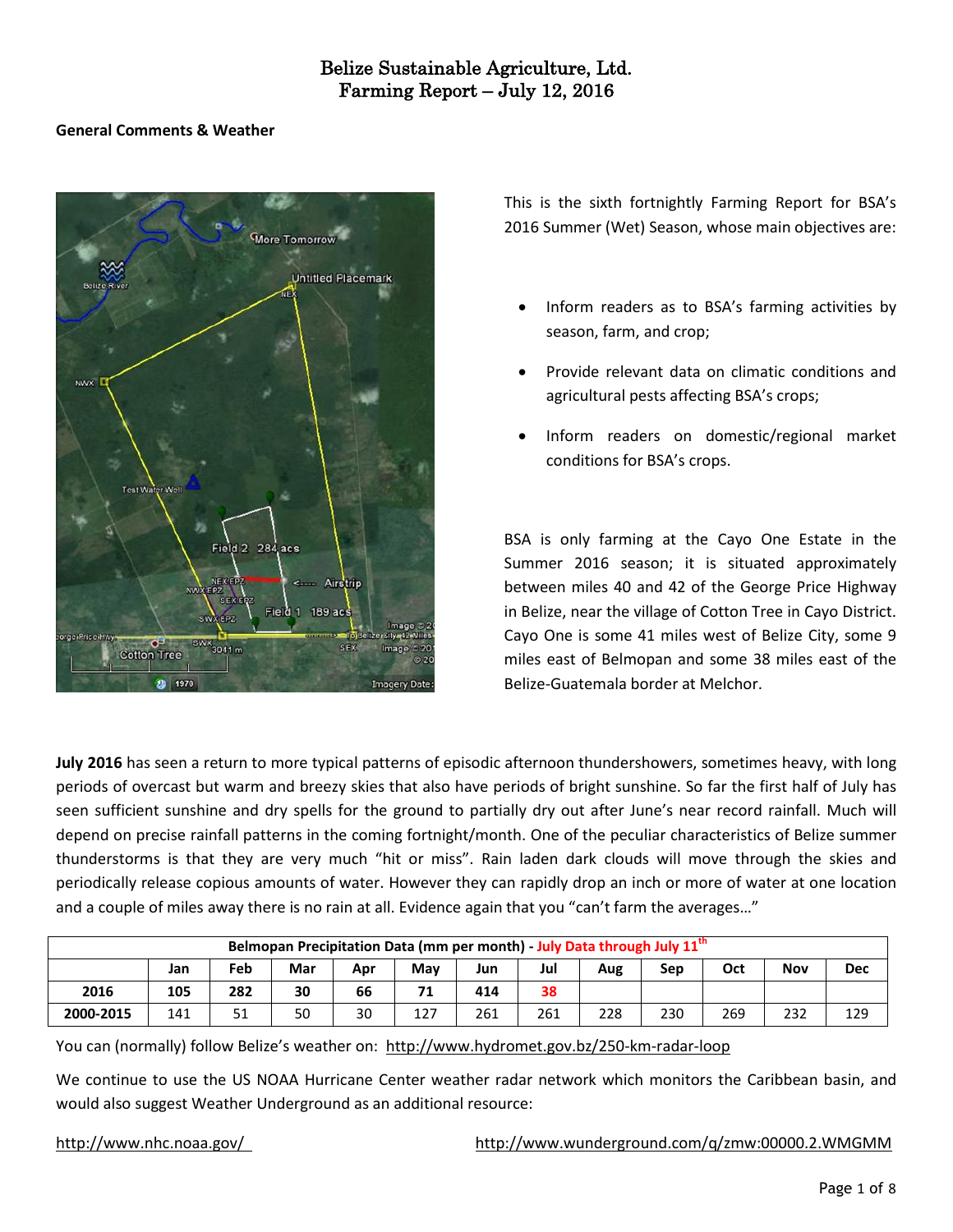**Cayo One** ~ 473 acres (100% non-irrigated)

### **Farm Operations**

### Land Preparations

These were timely completed, and a full description is provided in the Lot Records at the end of this document.

#### Rain Impact

June's weather was definitely less than ideal for good growing conditions. Over 16" (414mm) of rain left our fields completely waterlogged with ponding and runoff throughout the whole farm. The first part of July has seen distinctly drier conditions, which is giving the corn a chance to recover. While some permanent damage has been done, we are still hopeful that targeted yield levels can be achieved. We will have a better idea once ears form in the next 30 days.

One again, June's heavy rains are a reminder of the importance of implanting our drainage program as soon as possible (Dry Season 2016/2017). While this could not fully mitigate heavy rain, drainage tiling would allow 3/8"-1/2" of water to be drained off the land every day which would not only absorb water but it would sharply reduce surface run-off.

### Seed Selection & Planting

Planting began on Saturday May 28<sup>th</sup> and finished on June 1<sup>st</sup>. Final acreages planted were:

- **DeKalb 7088 - 425 acres (Part of Field 1 and all of Field 2) @ 27,656 seeds/acre**
- **Dow 3383 - 24 acres (Part of Field 1) @ 27,656 seeds/acre**
- **American Seed & Genetics R9000 - 24 acres (Part of Field 1) @ 27,656 seeds/acre**

As reported last fortnight, one of the three lots of **DeKalb-7088** seed, representing some 60 bags (120 acres of seed) developed major issues after emergence. We observed very irregular vigor with erratic plants varying from unusually small to unusually large. Representatives from the Distributor (Belagro) and the Manufacturer (Monsanto) were summoned to Cayo One to inspect our fields. Given that some of the DK-7088 showed very good results, and that both of the trials have showed very good results, everyone agreed that there are quality issues with the seed. Monsanto made another visit last week, and reconfirmed the that there were seed issues with DK-7088 across the entire region. Surprisingly, while the Monsanto Tech-Rep has been responsive and confirmed that they were looking to provide growers with some type of assistance, the (recently appointed) local agent has so far been very unresponsive. We await Monsanto/DeKalb's specific proposals.

The **Dow 3383** corn is continuing to outperform the others on our farm at least in growth and foliage. Physiologically it is not showing the signs of sulfur and nitrogen deficiency seen on the other two varieties. It also shows little to no leaf discoloration due to high soil moisture. This will sometimes present itself in purpling of the leaf but more particularly the stalk. With adequate nitrogen and sunshine this will disappear. The underlying issue we have with this variety is the fact that it tillers under stress. This year the stress is due to excessive rainfall. Unless the plant is fed with huge amounts of nitrogen these tillers will produce nothing while taking away nutrients from the main stalk because they share the same root system. This in turn usually results in lesser yields and more straw.

The **ASG RY9000** hybrid appears to need more nitrogen than the other two that BSA has planted. It is visually lighter in color and upon closer inspection is lacking both sulfur and nitrogen. The plants most certainly suffer more than the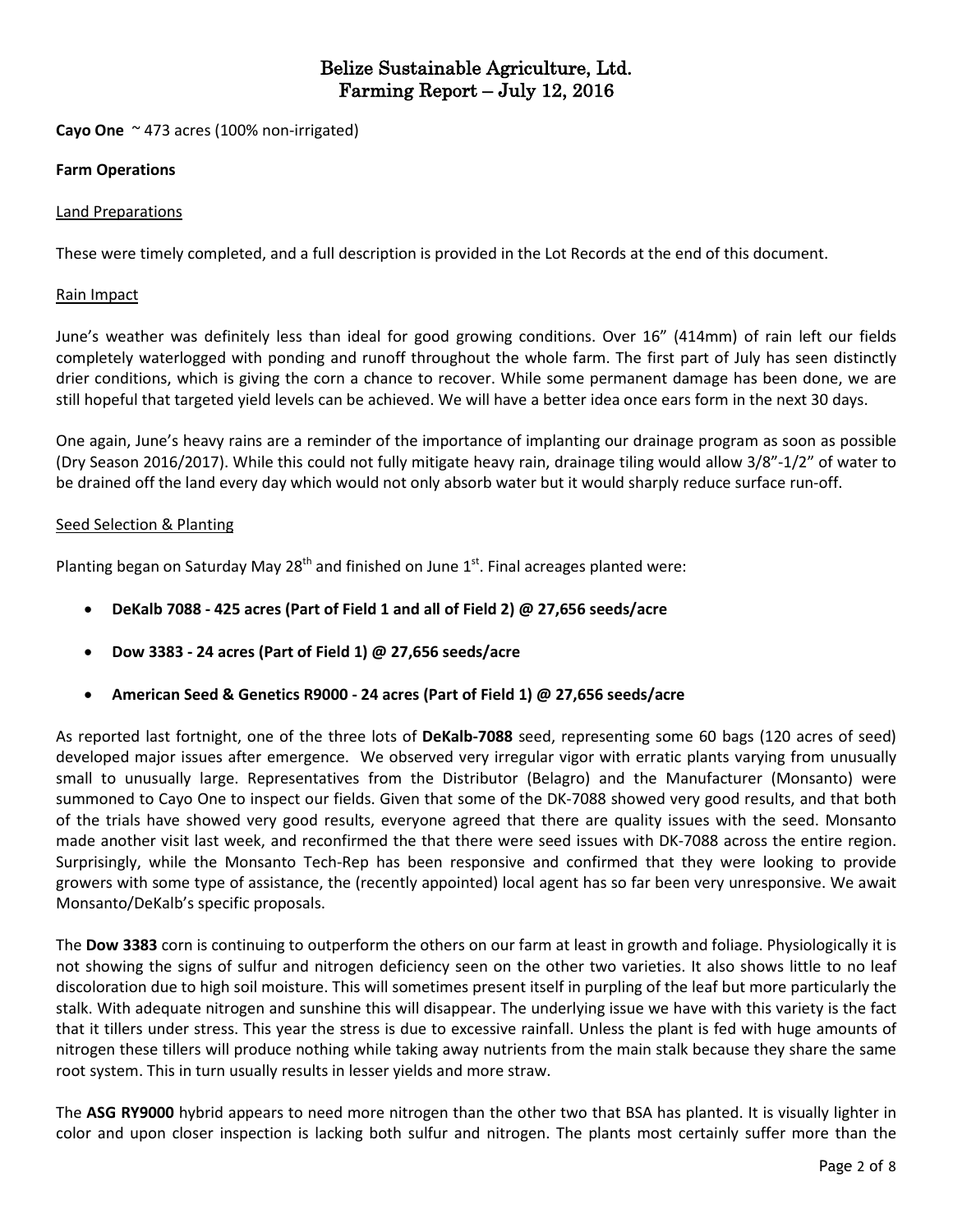DK7088 from the abundant rainfall of the last month. There is also some evidence that the Prowl that was sprayed before emergence is slightly harmful to this hybrid. Anecdotal evidence from other growers would indicate the same observation. In fact, in trials done last year, farmers who used Prowl for pre-emerge weed control were very disappointed whereas those that did not were quite pleased with yield results.

Despite numerous promises that the seed representative would inspect our fields he has not yet appeared. We find this disappointing as there are numerous issues that we would like to address but are unable to do so without his presence in the field.

The brace roots are starting to appear on this hybrid and we say it is about time! The plants could certainly employ the extra stability these will provide in our loose rain-soaked fields. These roots provide no other function than to provide stability and do not contribute to any nutrient uptake. This is a particularly tall plant with a cob that sets very high in the plant so the stability is a requirement for RY9000.

As we reported last fortnight, these seed issues will clearly have a negative impact on yields. However, as we began with conservative harvest targets, and we are not suggesting that our yield targets need yet be revised downwards (from 107 Bushels/acre, 60 cwt/acre, 6.7mt/Ha). Subject to reasonable weather going forward we remain confident that we will reach our targets.

## Fertilizer Program

We feel it is worth repeating BSA's fertilizer strategy for Cayo One, which is based on multiple goals:

- 1. Test the impact of higher fertilization rates on yields
- 2. Ensure that fertilization is at least 110% of theoretical "maintenance rates"
- 3. Test one plot for higher Nitrogen Applications
- 4. Initiate long term trial of organic worm based soil enrichment

For a detailed discussion of BSA's fertilizer strategy, see the May  $31<sup>st</sup>$  report and the field matrices later in this report.

We applied 136 lbs./acre of 38.5-0-0-7.2S (the numbers refer to % N/Nitrogen-P/Phosphorous-K/Potash-S/Sulfur) on July 8 (day 36). Although this was at least a week earlier than anticipated by our growing schedule, by watching the V stages of the plants' development, it was clear that physiologically the plants were in need of this application. We were beginning to see isolated areas that are showing signs of phosphorus deficiency. However this is not widespread and no additional unscheduled applications are being planned.

We are delighted to report that the crop duster used our new airstrip at Cayo One! This facility will save considerable time and money in the months and years ahead! (See photo below)

## Pests, weeds, and grasses

We are very pleased with the performance of our Pest Control program. The Certero which was applied to help control the worm infestation has done a marvelous job. We attribute this to proper PH of our water and the use of a very powerful, yet inexpensive, adjuvant/sticker. This combination worked extremely well although we continue to monitor for pests on a daily basis by covering different sections of the field; there is little or no evidence of worms or other undesirable bugs. Meanwhile our herbicide program seems to have addressed the early issues caused by the poorly performing Prowl herbicide.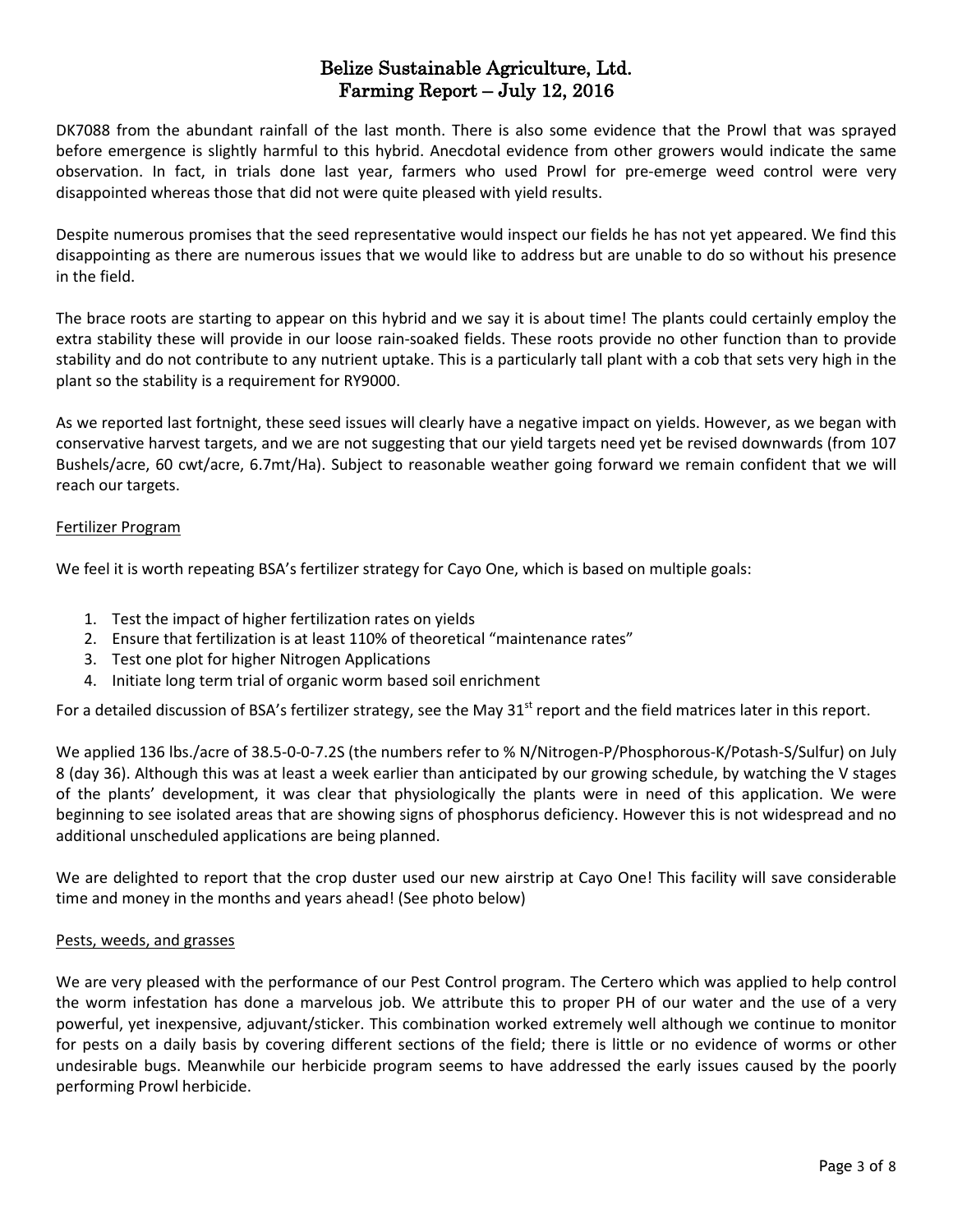

**Cayo One Northerly – Sunshine helps! – July 05, 2016**



**ASG in forefront of Dow (Greener) at Day 34 - 7/7/16**



**AirCat crop duster taking off from Cayo One 7/8/16**



**Cayo One Southeasterly – Starting to dry! – July 7, 2016**



**Field 1 - ASG under Stress on Day 34 – July 7, 2016**



**Overloaded truck with 60,000 lbs of Fertilizer - 7/8/16**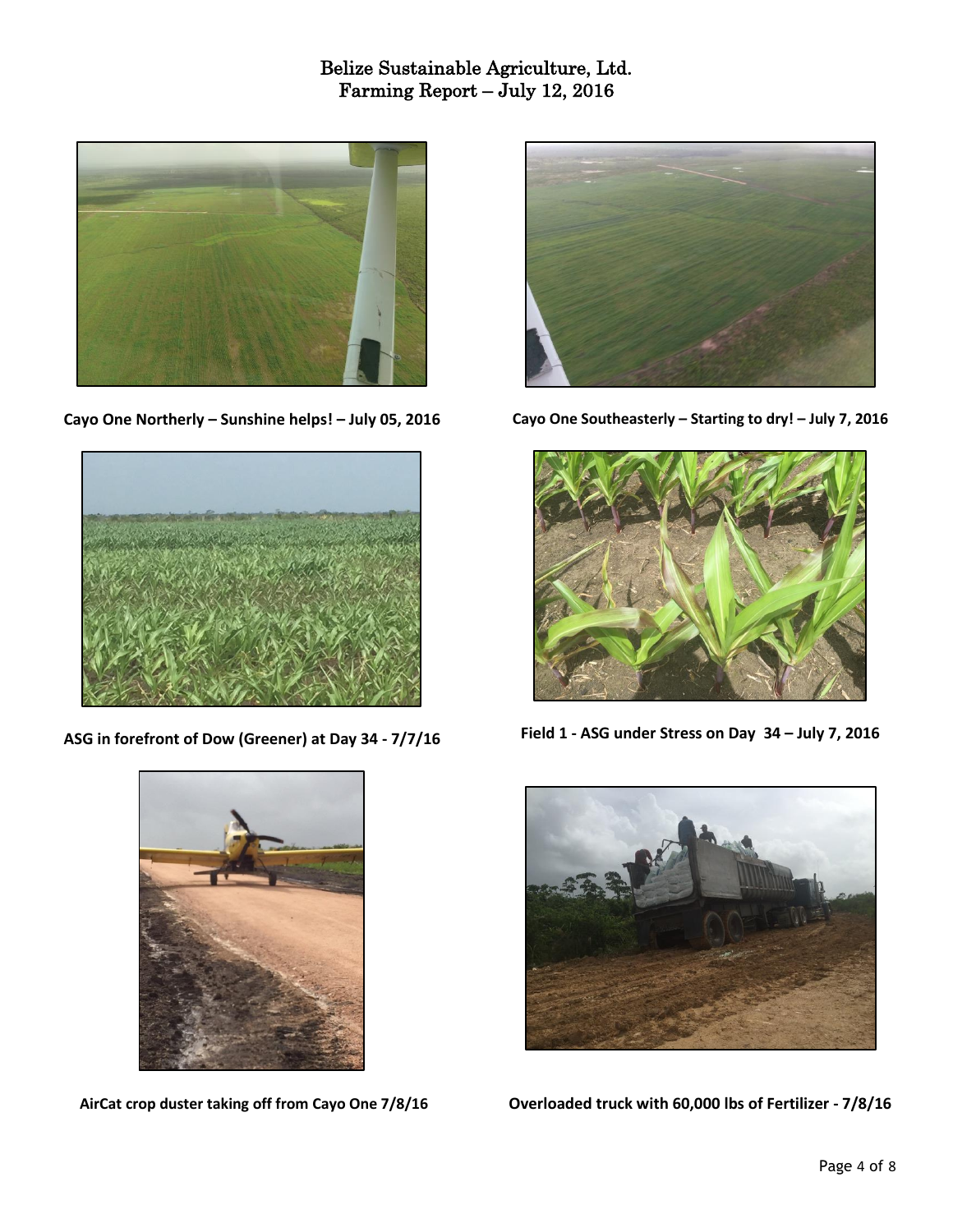#### **Market Conditions and Conclusion**

Grain prices continue in a steady price range in Belize, unlike the highly volatile US price activity. Recent crop results and prospective smaller harvests are providing a somewhat firmer undertone.

#### **Corn**

Corn prices continue to trade within the same BZD 28.00-30.00/cwt range, which is from the last reporting period (BZD 29.00/cwt; USD 8.12/Bu; USD 320/mt) and there continue to be indications that prices will remain well bid. We have confirmed that large areas in the Cayo District have been replanted in difficult conditions, so the harvest is likely to be negatively affected.

Once again, domestic corn production, which has already seen some acreage transfer into sugarcane, may be challenged to meet Belize's domestic needs. This should continue to support firm domestic prices, irrespective of international market developments.

CSA is currently discussing a possible multi-year corn supply agreement with a US Fortune 100 company; the corn would be exported to nearby Guatemala. If mutually satisfactory terms can be agreed, which would have to reflect the substantial local price premium, the agreement would lock in most of CSA's corn production for the next 3 years.

### Soybeans

Soybean prices in Belize have acquired a firmer undertone, as poor harvest results in one of Belize's main producing areas (Little Belize) have removed a significant supply source. Quality was very poor due to heavy rainfall at harvest time. This caused abundant fungus growth in and on the pods and resulted in largely inferior almost unusable beans. Many feed houses are unwilling to take these beans into storage and it appears many of them will be stored until demand increases; whether the quality of those beans deteriorates further in storage remains a key question. #1 Grade Soybeans are now firmly bid at 50.00/cwt (USD 550/mt), and lower grade #2 soybeans are steeply discounted, with bids difficult to secure even below \$40.00/cwt. (USD 440/mt).

Seed shortage remains a problem; we are actively looking for sources of supply for this winter's crop.

#### Edible Beans

Edible beans, with the exception of black eyed beans are almost sold out in Belize and there is very little activity at this point in time. We presume that prices continue to range in the USD 40-\$50/cwt.

## We are relieved that the very wet weather in June has given way to a drier first half of July. A more typical weather *pattern in July/August should help us offset the challenges of bad seed lots from Monsanto/DeKalb.*

In the meanwhile, we are actively working on plans for the installation of drainage on at least 1,200 acres of farmland next dry season, as well as looking at how best to rapidly install our initial irrigation pivots. We have received preliminary commitments from core investors for part of the cost of this expansion and remain confident that we will *secure the balance before the end of 2016.*

Thanks! - Abram Dyck, John Peters, and the Farming Report Editorial Team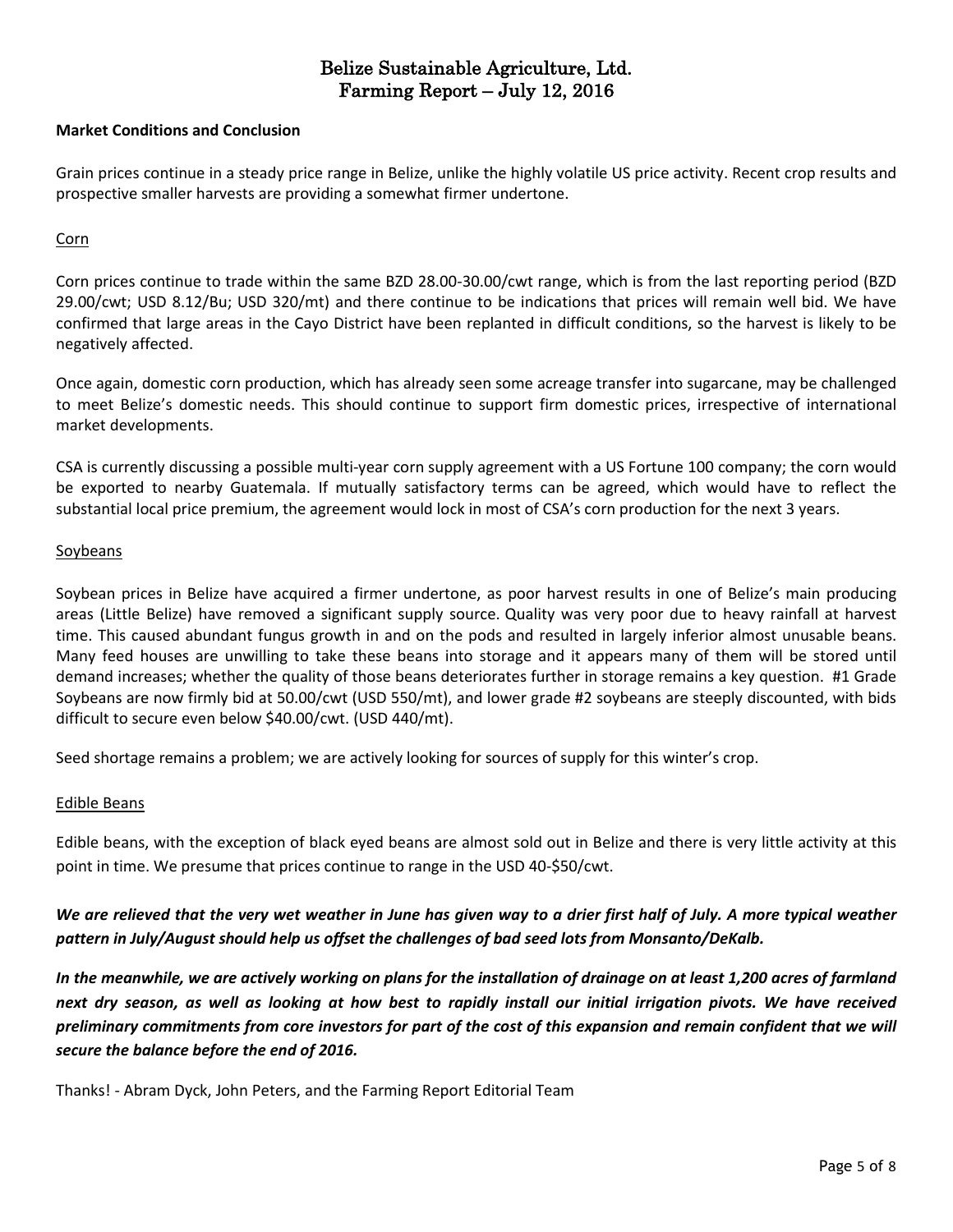| <b>Grower</b> | <b>Location</b> | <b>Field</b><br># | <b>Acres</b> | Irr<br>$\cdot$ | Soil<br><b>Type</b> | Crop             | <b>Seed Variety</b><br>(count/acre) | Plant<br><b>Date</b> | <b>Stand</b><br><b>Date</b> | <b>Fertilizer</b><br>Program<br>(For full details of<br>applications, refer<br>to Lot Records)                                                                                             | <b>Comments</b>                                                                                                                                                                                                                                                                                                               |
|---------------|-----------------|-------------------|--------------|----------------|---------------------|------------------|-------------------------------------|----------------------|-----------------------------|--------------------------------------------------------------------------------------------------------------------------------------------------------------------------------------------|-------------------------------------------------------------------------------------------------------------------------------------------------------------------------------------------------------------------------------------------------------------------------------------------------------------------------------|
| <b>BSA</b>    | Cayo One        | 1a                | 14           | N              | <b>Black</b>        | Corn<br>(Yellow) | DeKalb 7088<br>27,656               | June<br>$\mathbf{1}$ | June 7                      | <b>Base</b><br>13.3-30.3-13.2-1.8S<br>330lbs/acre<br>Liquid<br>Aporte-M<br>2L/Acre<br><b>TRIAL</b><br>Vermiplex<br>4L/Acre<br>$46 - 0 - 0$<br>100 lbs/acre<br>38.5-0-0-7.2S<br>136lbs/acre | Land Preparation underway<br>May 1, 2016; continues May<br>17, 2016 under good<br>conditions; finished May 23.<br>Planting June 1. Vigorous<br>emergence June 5-10. Above<br>average June 25 plant count<br>for DK-7088 at 24,000/acre.<br>Clear signs of water stress<br>after very wet June; starting<br>to dry out July 11 |
| <b>BSA</b>    | Cayo One        | 1 <sub>b</sub>    | 24           | N              | <b>Black</b>        | Corn<br>(Yellow) | Dow<br>3383<br>27,656               | May<br>31            | June 7                      | Base<br>13.3-30.3-13.2-1.8S<br>330lbs/acre<br>Liquid<br>Aporte-M<br>2L/Acre<br>$46 - 0 - 0$<br>100 lbs/acre<br>38.5-0-0-7.2S<br>136lbs/acre                                                | Land Preparation underway<br>May 1, 2016; continues May<br>17, 2016 under good<br>conditions; finished May 23.<br>Planted May 31. Vigorous<br>emergence June 5-10. June 25<br>plant count at 27,000/acre.<br>Clear signs of water stress<br>after very wet June; starting<br>to dry out July 11                               |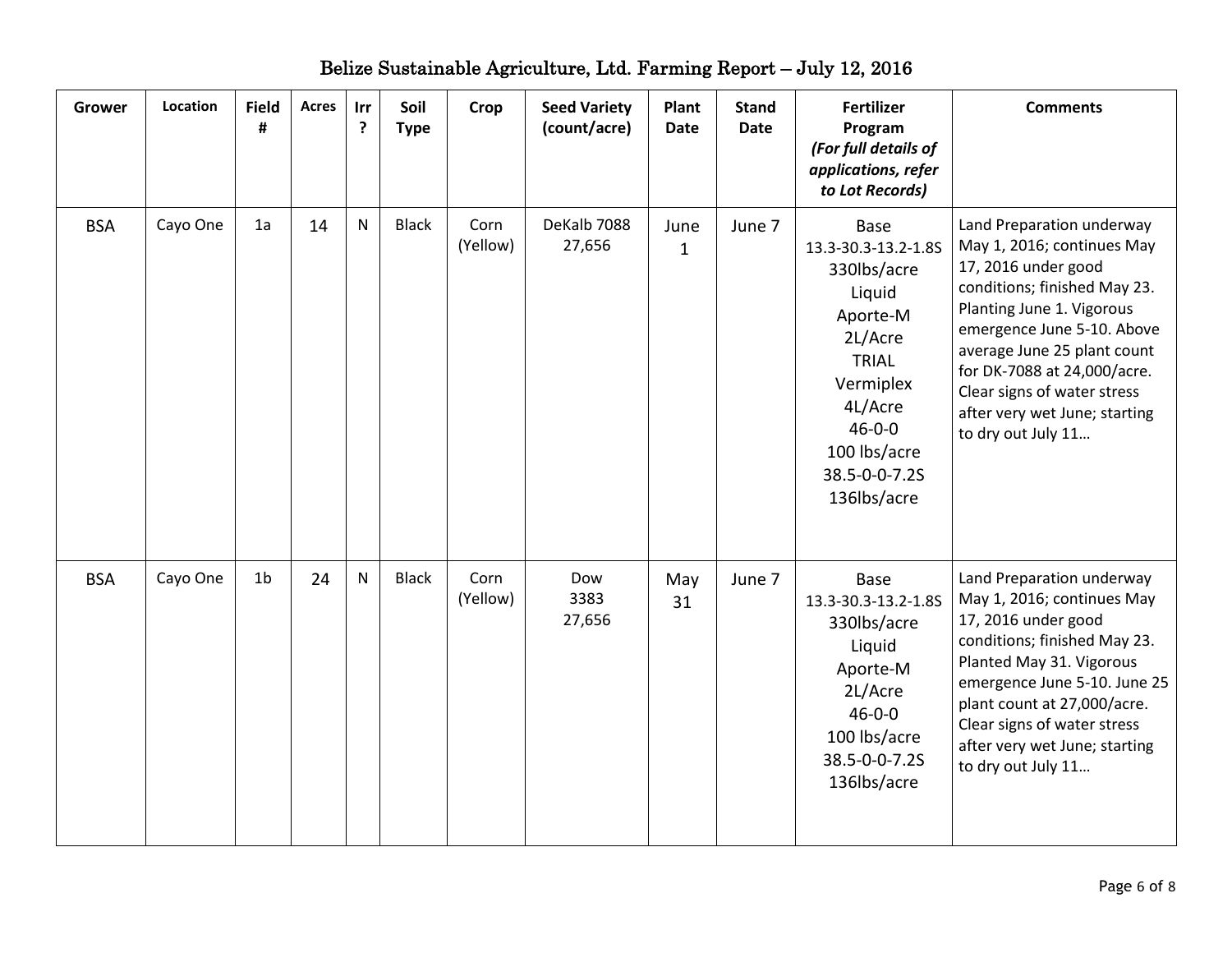| <b>BSA</b> | Cayo One | 1c             | 24  | N | <b>Black</b> | Corn<br>(Yellow) | ASG<br>R9000<br>27,656 | May<br>31    | June 7 | Base<br>13.3-30.3-13.2-1.8S<br>330lbs/acre<br>Liquid<br>Aporte-M<br>2L/Acre<br>$46 - 0 - 0$<br>100 lbs/acre<br>38.5-0-0-7.2S<br>136lbs/acre | Land Preparation underway<br>May 4, 2016; continues May<br>17, 2016 under good<br>conditions; finished May 23.<br>Planted May 31. Vigorous<br>emergence June 5-10.<br>Vigorous emergence June 5-<br>10. June 25 plant count at<br>26,000/acre. Clear signs of<br>water stress after very wet<br>June; starting to dry out July<br>11                                            |
|------------|----------|----------------|-----|---|--------------|------------------|------------------------|--------------|--------|---------------------------------------------------------------------------------------------------------------------------------------------|---------------------------------------------------------------------------------------------------------------------------------------------------------------------------------------------------------------------------------------------------------------------------------------------------------------------------------------------------------------------------------|
| <b>BSA</b> | Cayo One | $\overline{2}$ | 284 | N | <b>Black</b> | Corn<br>(Yellow) | Dekalb 7088<br>27,656  | May<br>28-31 | June 7 | Base<br>13.3-30.3-13.2-1.8S<br>330lbs/acre<br>Liquid<br>Aporte-M<br>2L/Acre<br>$46 - 0 - 0$<br>100 lbs/acre<br>38.5-0-0-7.2S<br>136lbs/acre | Land Preparation underway<br>May 4, 2016; continues May<br>17, 2016 under good<br>conditions; finished May 27.<br>Planted May 28-31. Vigorous<br>germination but irregular<br>emergence June 5-10<br>followed by disappointing<br>June 25 plant count at<br>22,500/acre. After June's<br>heavy rainfalls Field 2 also<br>showed the highest amount<br>of ponding as of July 11. |